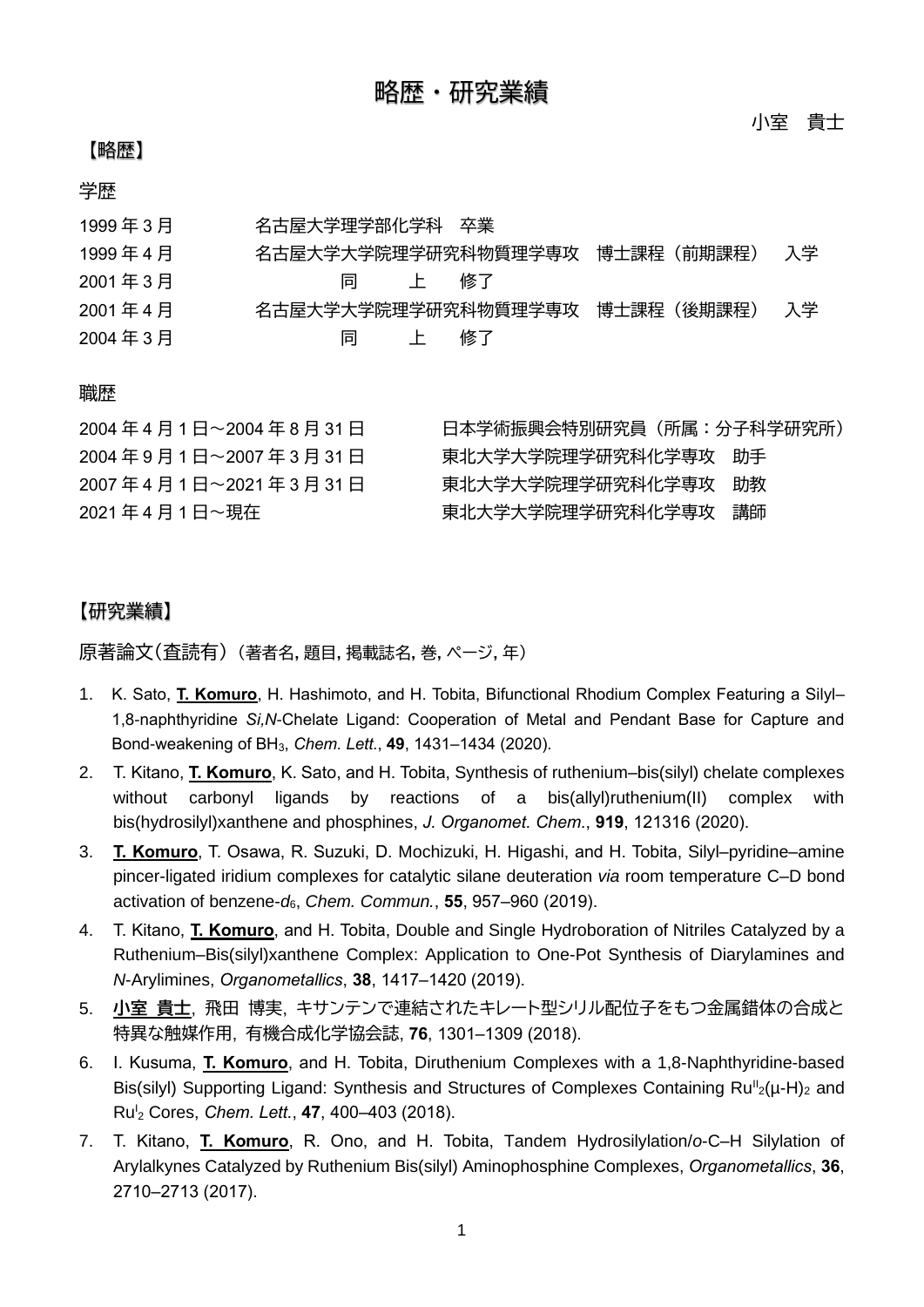- 8. **T. Komuro**, T. Kitano, N. Yamahira, K. Ohta, S. Okawara, N. Mager, M. Okazaki, and H. Tobita, Directed *ortho*-C–H Silylation Coupled with *trans*-Selective Hydrogenation of Arylalkynes Catalyzed by Ruthenium Complexes of a Xanthene-Based *Si,O,Si*-Chelate Ligand, "Xantsil", *Organometallics*, **35**, 1209–1217 (2016).
- 9. **T. Komuro**, T. Arai, K. Kikuchi, and H. Tobita, Synthesis of Ruthenium Complexes with a Nonspectator Si, O, P-Chelate Ligand: Interconversion between a Hydrido(n<sup>2</sup>-silane) Complex and a Silyl Complex Leading to Catalytic Alkene Hydrogenation, *Organometallics*, **34**, 1211–1217 (2015).
- 10. Y. Kanno, **T. Komuro**, and H. Tobita, Direct Conversion of a Si–C(aryl) Bond to Si–Heteroatom Bonds in the Reactions of  $\eta^3$ -α-Silabenzyl Molybdenum and Tungsten Complexes with 2-Substituted Pyridines, *Organometallics*, **34**, 3699–3705 (2015). **(ACS Editor's Choice)**
- 11. **T. Komuro**, K. Furuyama, T. Kitano, and H. Tobita, Synthesis of a 14-electron iridium(III) complex with a xanthene-based bis(silyl) chelate ligand (xantsil): A distorted seesaw-shaped four-coordinate geometry and reactions leading to 16-electron complexes, *J. Organomet. Chem.*, **751**, 686–694 (2014).
- 12. Y. Kanno, **T. Komuro**, and H. Tobita, Insertion of carbon monoxide into an aldehyde C=O double bond induced by an (η<sup>3</sup>-α-silabenzyl)carbonylmolybdenum complex, *RSC Adv.*, **4**, 19068–19071 (2014).
- 13. T. Watanabe, M. F. Itoh, **T. Komuro**, H. Okada, T. Sakai, Y. Ono, K. Kawachi, Y. Kasama, and H. Tobita, Iridium and Platinum Complexes of Li<sup>+</sup>@C60, *Organometallics*, **33**, 608−611 (2014).
- 14. **T. Komuro**, Y. Kanno, and H. Tobita, Synthesis, Structure, and Reactions of a (η 3 -α-silabenzyl)molybdenum Complex: A Synthetic Equivalent of Coordinatively Unsaturated Silyl Complex, *Organometallics*, **32**, 2795–2803 (2013).
- 15. E. Suzuki, **T. Komuro**, Y. Kanno, and H. Tobita, (η<sup>3</sup>-α-Silabenzyl)tungsten Complexes: An Isolable Intermediate for Interconversion between a Silylene Complex and a Silyl Complex through 1,2-Aryl Migration, *Organometallics*, **32**, 748–751 (2013).
- 16. **T. Komuro**, S. Okawara, K. Furuyama, and H. Tobita, Silane(silyl) and Bis(silyl)hydrido Manganese Complexes with Different Mn ··· H ··· Si Interaction: Observation of Gradual Si-H Bond Activation on the Metal Center, *Chem. Lett.*, **41**, 774–776 (2012). **(Editor's Choice)**
- 17. H. Okada, **T. Komuro**, T. Sakai, Y. Matsuo, Y. Ono, K. Omote, K. Yokoo, K. Kawachi, Y. Kasama, S. Ono, R. Hatakeyama, T. Kaneko, and H. Tobita, Preparation of endohedral fullerene containing lithium (Li@C<sub>60</sub>) and isolation as pure hexafluorophosphate salt ([Li<sup>+</sup>@C<sub>60</sub>][PF<sub>6</sub><sup>-</sup>]), *RSC Adv.*, **2**, 10624–10631 (2012).
- 18. **T. Komuro**, R. Begum, R. Ono, and H. Tobita, Synthesis and characterisation of hydrido molybdenum and tungsten complexes having a hemilabile tridentate *Si,Si,O*-ligand: observation of stepwise hydrosilylation of a nitrile to form an *N*-silylimine on the metal centre, *Dalton Trans.*, **40**, 2348–2357 (2011).
- 19. S. Aoyagi, E. Nishibori, H. Sawa, K. Sugimoto, M. Takata, Y. Miyata, R. Kitaura, H. Shinohara, H. Okada, T. Sakai, Y. Ono, K. Kawachi, K. Yokoo, S. Ono, K. Omote, Y. Kasama, S. Ishikawa, **T. Komuro**, and H. Tobita, A layered ionic crystal of polar Li@C<sup>60</sup> superatoms, *Nat. Chem.*, **2**, 678– 683 (2010).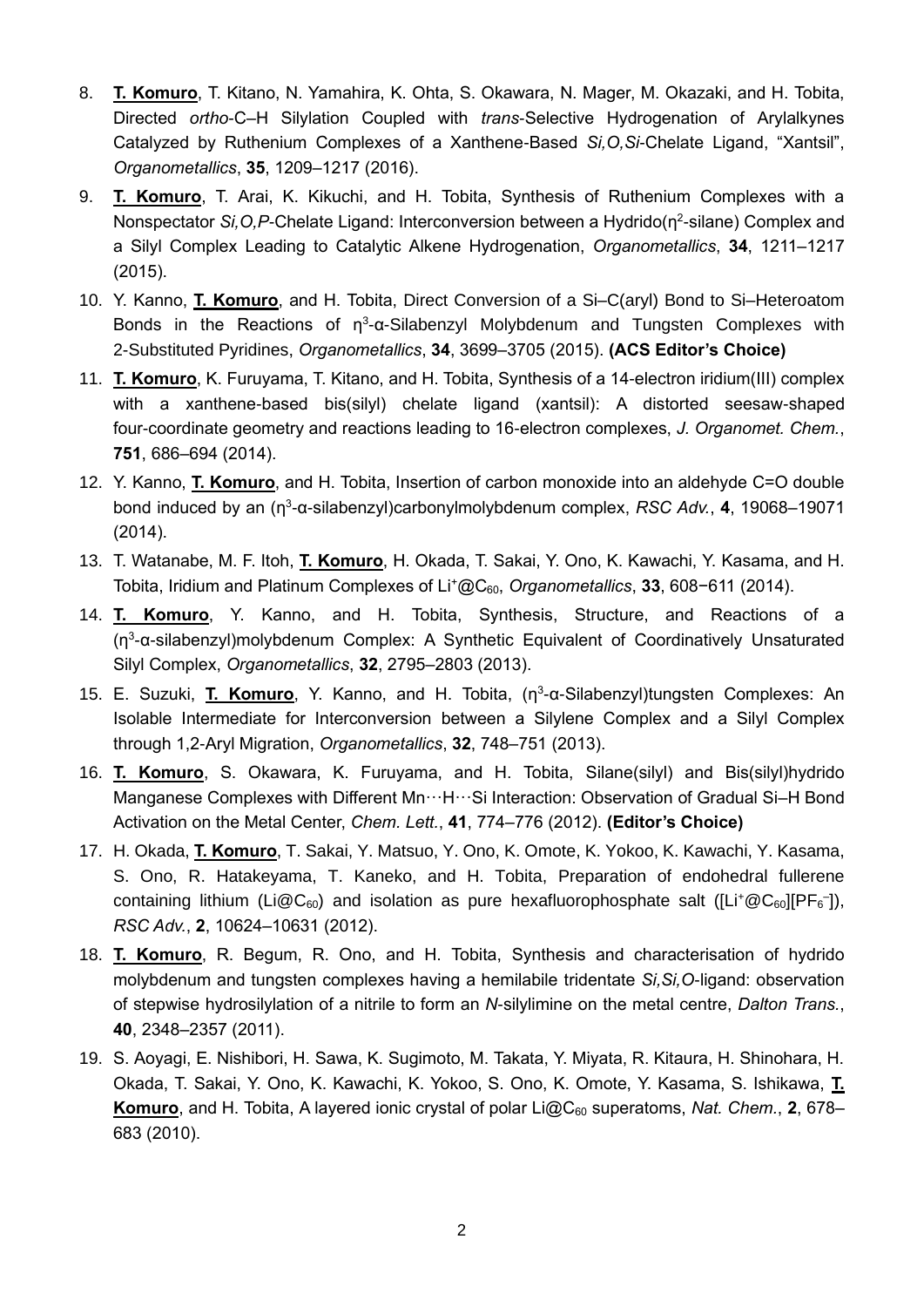- 20. E. Suzuki, **T. Komuro**, Y. Kanno, M. Okazaki, and H. Tobita, Facile 1,2-Migration of a Methyl Group on a {Dimethoxy(methyl)silyl}tungsten Complex: Formation of a Base-Stabilized (Dimethoxysilylene)(methyl) Complex, *Organometallics*, **29**, 5296–5300 (2010).
- 21. **T. Komuro** and H. Tobita, Thermal reaction of a ruthenium bis(silyl) complex having a lutidine-based Si,N,Si ligand: formation of a µ-silyl(µ-silylene) diruthenium complex involving a 3c–2e Ru–Si–C interaction, *Chem. Commun.*, **46**, 1136–1137 (2010).
- 22. E. Suzuki, **T. Komuro**, Y. Kanno, M. Okazaki, and H. Tobita, Synthesis and Characterization of *κ* <sup>2</sup>*C,N*-*N*-Silyliminoacyl Tungsten Complexes Cp\*(CO)2W{*κ* <sup>2</sup>*C,N*-C(R)=NSiR´3} [R = Me, Et, *i*-Pr,  $t$ -Bu; R'<sub>3</sub> = ( $p$ -Tol)<sub>2</sub>Me, ( $p$ -Tol)<sub>3</sub>, Et<sub>3</sub>; C $p^* = \eta^5$ -C<sub>5</sub>Me<sub>5</sub>]: Thermally Induced Carbon–Carbon Bond Cleavage of Their Iminoacyl Ligands, *Organometallics*, **29**, 1839–1848 (2010).
- 23. E. Suzuki, **T. Komuro**, M. Okazaki, and H. Tobita, Synthesis and Characterization of DMAP-Stabilized Aryl(silylene) Complexes and (Arylsilyl)(DMAP) Complexes of Tungsten: Mechanistic Study on the Interconversion between These Complexes via 1,2-Aryl Migration, *Organometallics*, **28**, 1791–1799 (2009).
- 24. **T. Komuro**, K. Mori, and H. Tobita, Synthesis and Structures of Alkynylchlorocyclotriphosphazenes and Their Cluster-forming Reactions with Octacarbonyldicobalt, *Heterocycles*, **77**, 1171–1183 (2009).
- 25. M. Okazaki, T. Yoshitomi, J. Naito, A. Sato, **T. Komuro**, and H. Tobita, Recombination of an Fe– Si–P Linkage to an Fe–P–Si Linkage through an Isolable Intermediate Phosphasilaferracyclopropane, *J. Am. Chem. Soc.*, **130**, 17674–17675 (2008).
- 26. H. Tobita, N. Yamahira, K. Ohta, **T. Komuro**, and M. Okazaki, New hydrosilylation reaction of arylacetylene accompanied by C–H bond activation catalyzed by a xantsil ruthenium complex, *Pure Appl. Chem.*, **80**, 1155–1160 (2008).
- 27. M. Okazaki, N. Yamahira, J. J. G. Minglana, **T. Komuro**, H. Ogino, and H. Tobita, [Ru(xantsil)(CO)(n<sup>6</sup>-toluene)]: Synthon for a Highly Unsaturated Ruthenium(II) Complex through Facile Dissociation of the Toluene Ligand [xantsil = (9,9-dimethylxanthene-4,5-diyl)bis(dimethylsilyl)], *Organometallics*, **27**, 918–926 (2008).
- 28. J. J. G. Minglana, M. Okazaki, K. Hasegawa, L.-S. Luh, N. Yamahira, **T. Komuro**, H. Ogino, and H. Tobita, Iron, Ruthenium, and Osmium Complexes Supported by the Bis(silyl) Chelate Ligand (9,9-Dimethylxanthene-4,5-diyl)bis(dimethylsilyl): Synthesis, Characterization, and Reactivity, *Organometallics*, **26**, 5859–5866 (2007).
- 29. M. Okazaki, H. Kimura, **T. Komuro**, H. Okada, and H. Tobita, Synthesis, Structure, and Properties of Three- and Six-Membered Metallacycles Composed of Iron, Germanium, and Sulfur Atoms, *Chem. Lett.*, **36**, 990–991 (2007).
- 30. E. Suzuki, **T. Komuro**, M. Okazaki, and H. Tobita, Three- and Five-Membered W/C/N Metallacycles Formed by Incorporation of Acetonitrile Molecules into Silyltungsten Intermediates, *Organometallics*, **26**, 4379–4382 (2007).
- 31. R. Begum, **T. Komuro**, and H. Tobita, The First Resonance Hybrid of Silyl–Carbene and Pyridyl– Silylene Complexes: Formation by Aryl C–H Bond Activation of DMAP [4-(Dimethylamino)pyridine] on a Silylene Complex, *Chem. Lett.*, **36**, 650–651 (2007).
- 32. T. Komuro, H. Kawaguchi, J. Lang, T. Nagasawa, and K. Tatsumi, [MoFe<sub>3</sub>S<sub>4</sub>]<sup>3+</sup> and [MoFe<sub>3</sub>S<sub>4</sub>]<sup>2+</sup> Cubane Clusters Containing a Pentamethylcyclopentadienyl Molybdenum Moiety, *J. Organomet. Chem.*, **692**, 1–9 (2007).